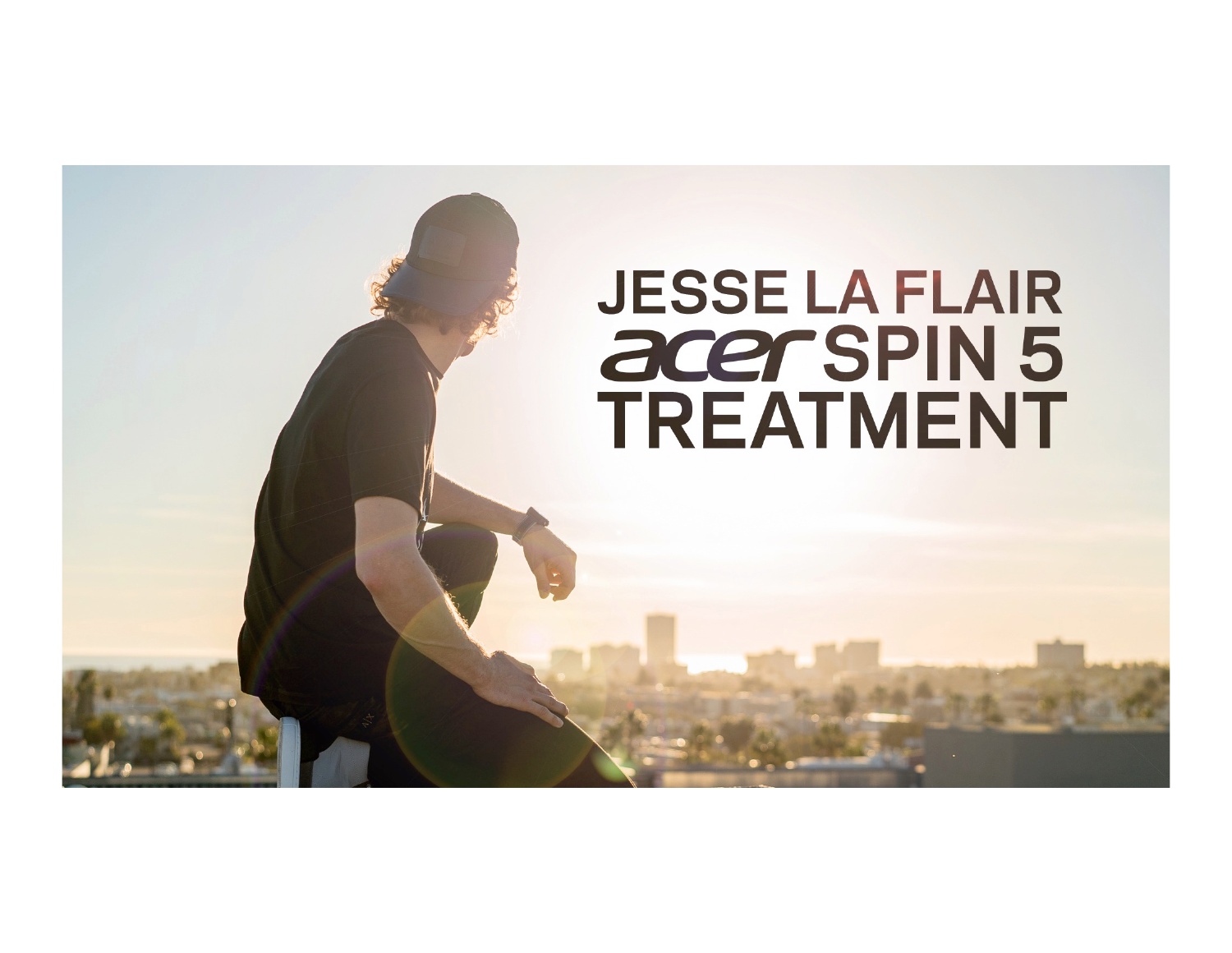#### INTRODUCTION & DIRECTION *"BEAUTY AND MOVEMENT FUELED BY PASSION"*

- ‣ IN LIFE IT IS IMPORTANT TO FIND THE THINGS THAT DRIVE US. MY PASSION FOR PARKOUR IS DRIVEN BY MY LOVE FOR DISCOVERY AND MOVEMENT. IT IS THE REASON I CAN'T WAIT TO GET OUT OF BED IN THE MORNING AND THE SAME REASON I'M EXHAUSTED ENOUGH TO HAVE EARNED MY SLEEP AT NIGHT.
- ‣ WITH THE SPIN 5's ABILITY TO STAY CHARGED ALL DAY AND TRANSFORM INTO AN ON THE GO TABLET, I WILL BE CREATING A SUNRISE TO SUNSET PIECE SHOWING HOW I CAN USE THE ACER SPIN 5 TO DISCOVER INCREDIBLE FREERUNNING LOCATIONS ALL AROUND LOS ANGELES.

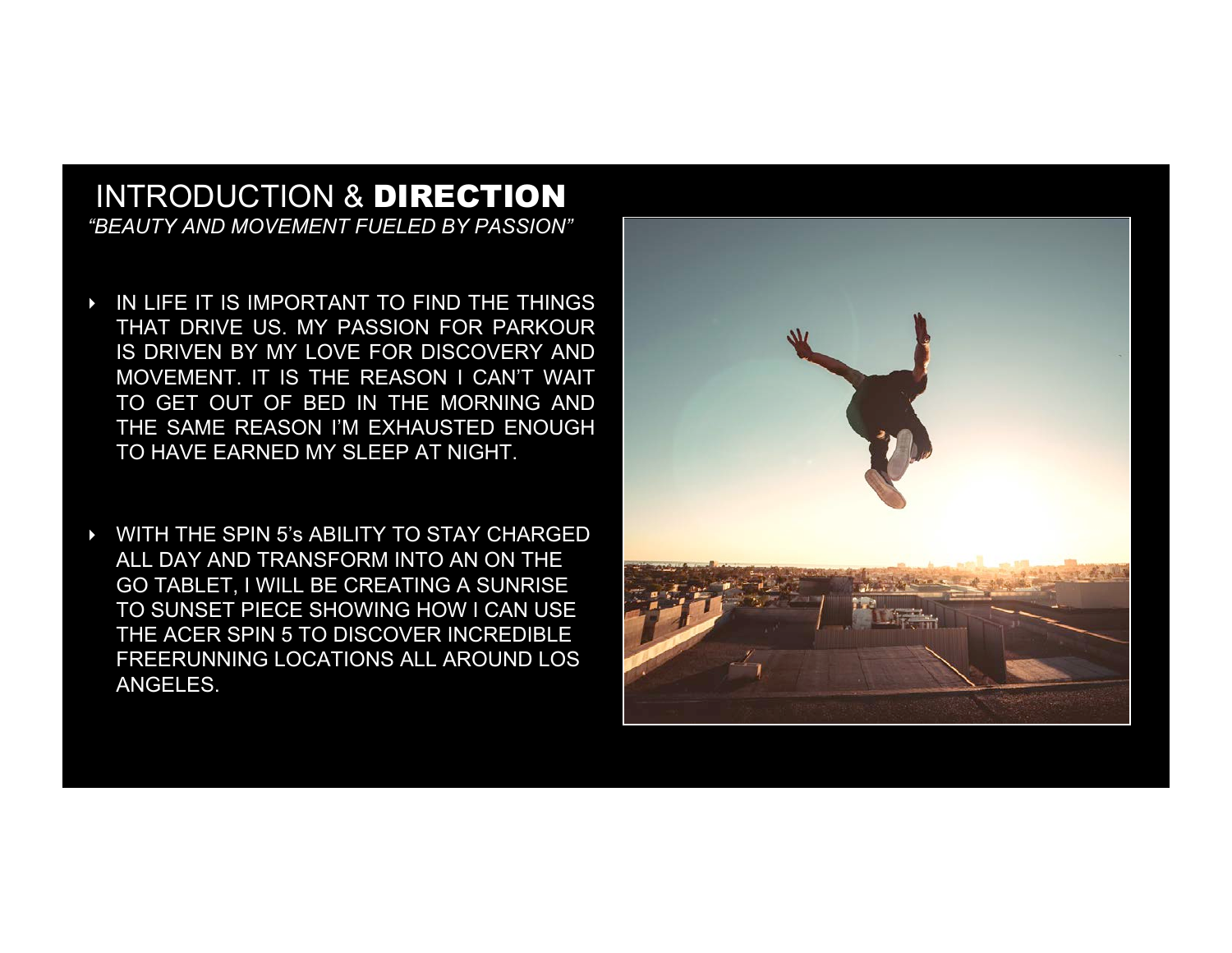### DETAILED APPROACH

- ‣ MY APPROACH TO THE CREATIVE PRODUCTION IS KNOWING THE STORY THAT IS BEING TOLD AND CAPTURING THE LEAD CHARACTERS THAT ARE TELLING IT. BUT IN MOST INSTANCES THE CHARACTERS ARE NOT JUST PEOPLE. THEY ARE THE SUN, THE LOCATIONS, THE EMOTION AND THE PRODUCT.
- ‣ I WILL INCORPORATE THE PRODUCT AS THE KEY TO UNLOCKING LOCATIONS AND HELPING OUR HERO THROUGHOUT HIS JOURNEY.
- ‣ THE PRODUCTION STYLE IS AN EMOTIONALLY SMOOTH, HEAVY SLOW MO BASED BEAUTY PIECE SET TO AN UPLIFTING SOUNDTRACK.
- ‣ THIS FILM WILL COMMUNICATE TO THE AUDIENCE THROUGH A 3RD PERSON STORYTELLING NARRATIVE.
- ‣ SYDNEY OLSON (CURRENTLY RANKED THE #1 PRO FEMALE FREERUNNER IN THE WORLD) WILL BE JOINING THE CAST AS THE FRIEND OF JESSE LA FLAIR IN THIS SPOT.

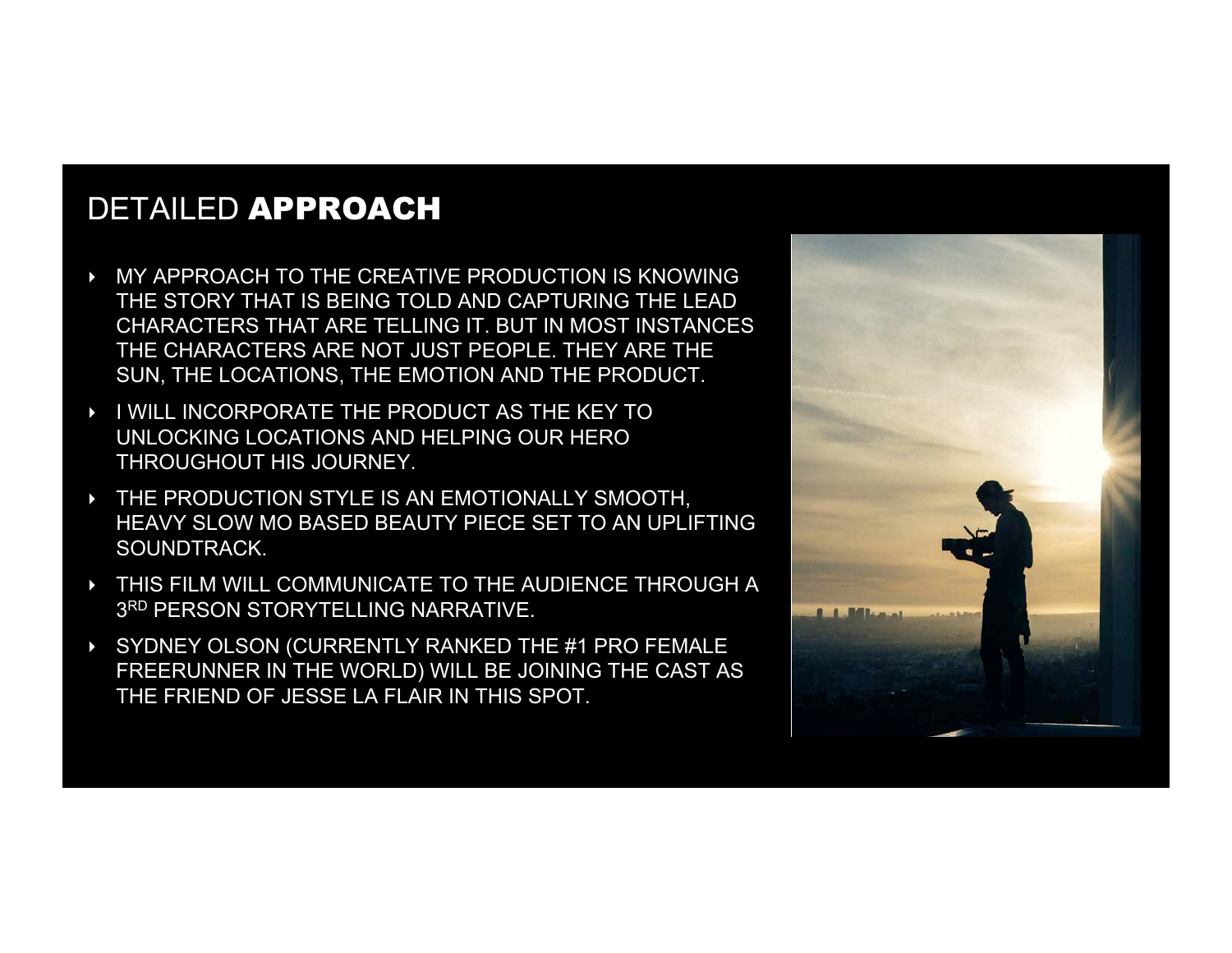# PRODUCT INTEGRATION

- ‣ THE PRODUCT WILL BE FEATURED MULTIPLE TIMES THROUGHOUT THE SPOT INCLUDING A DIRECT REFERENCE TO IT BEING FULLY CHARGED RIGHT AT THE TOP OF THE COMMERCIAL.
- ‣ KEY SELLING POINTS WILL BE HIGHLIGHTED AS…
- $\checkmark$  10HRS OF BATTERY THIS IS THE MAIN STORY BEING TOLD. THE COMPUTER WILL BE FULL CHARGED, GET UNPLUGGED AND THEN BE USED SUNRISE TO SUNSET AND STILL HAVE CHARGE
- $\checkmark$  COMPUTER AND TABLET IN 1 THIS IS ESTABLISHED RIGHT AT THE TOP OF THE COMMERCIAL AND THEN REFERENCED THROUGHOUT THE SPOT AS IT IS USED TO FIND NEW PLACE TO FLIP AND CLIMB.
- $\checkmark$  TOUCH SCREEN- WE WILL SEE THIS WHEN JESSE USES THE TOUCH SCREEN FEATURE TO ZOOM IN TO MAP IMAGES.
- ‣ VIDEO DESCRIPTION EXAMPLE:
- $\diamond$  ON MY EVERYDAY ADVENTURES I NEED A COMPUTER THAT CAN KEEP UP AND ADAPT TO MY NEEDS. THAT'S WHY I USE @ACERGLOBAL'S #ACERSPIN5 WITH UP 10HRS OF BATTERY LIFE AND ACER'S PATENTED 360 DUAL-TORQUE HING THAT GIVES ME 4 USAGE MODES, AND THE FLEXIBILITY TO WORK OR PLAY ANYWHERE.

 $\Diamond$  #SPINMETOLIFE #LAFLAIRINTHEAIR #AD #ACER

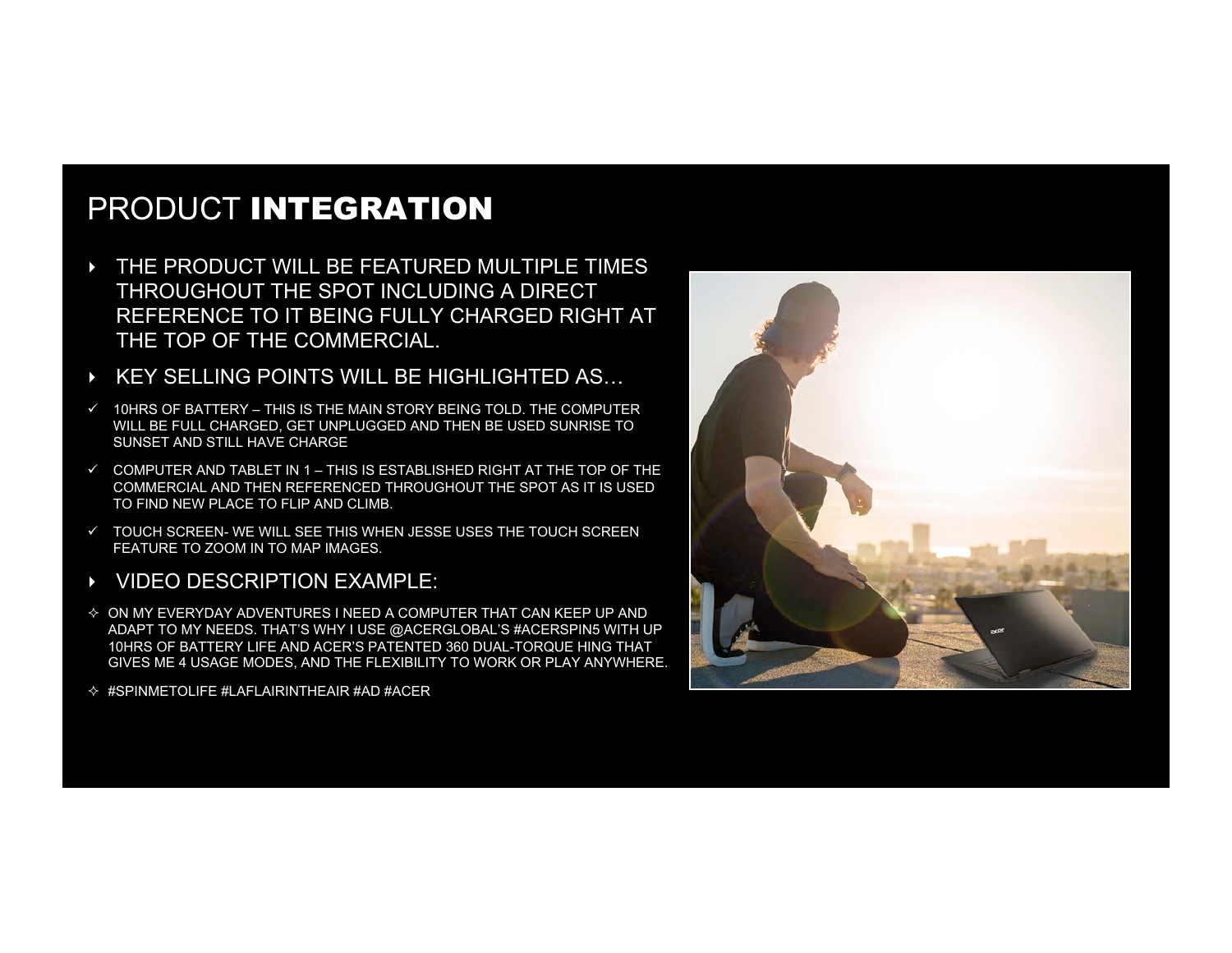# PRODUCTION PROCESS IN DETAIL

- **FILE STORY WILL BE TOLD IN 4 PHYSICAL LOCATIONS**
- o INTERIOR HOUSE
- o SECRET SPOT UNDER BRIDGE
- o SUNKEN CITY
- o VENICE BEACH
- ‣ EQUIPMENT BEING USED
- o CINEMA BUILT RED EPIC WITH DRAGON SENSOR (A CAM)
- o RED RAVEN (B CAM)
- o LIGHTING PACKAGE
- o STEADY CAM
- o SLIDER
- o CINIMA LENS PACKAGE
- o ZOOM MIC
- ‣ WARDROBE WILL BE FREERUNNER CHIC (CLEAN BUT STYLISH) WITH NO VISIBLE LOGOS

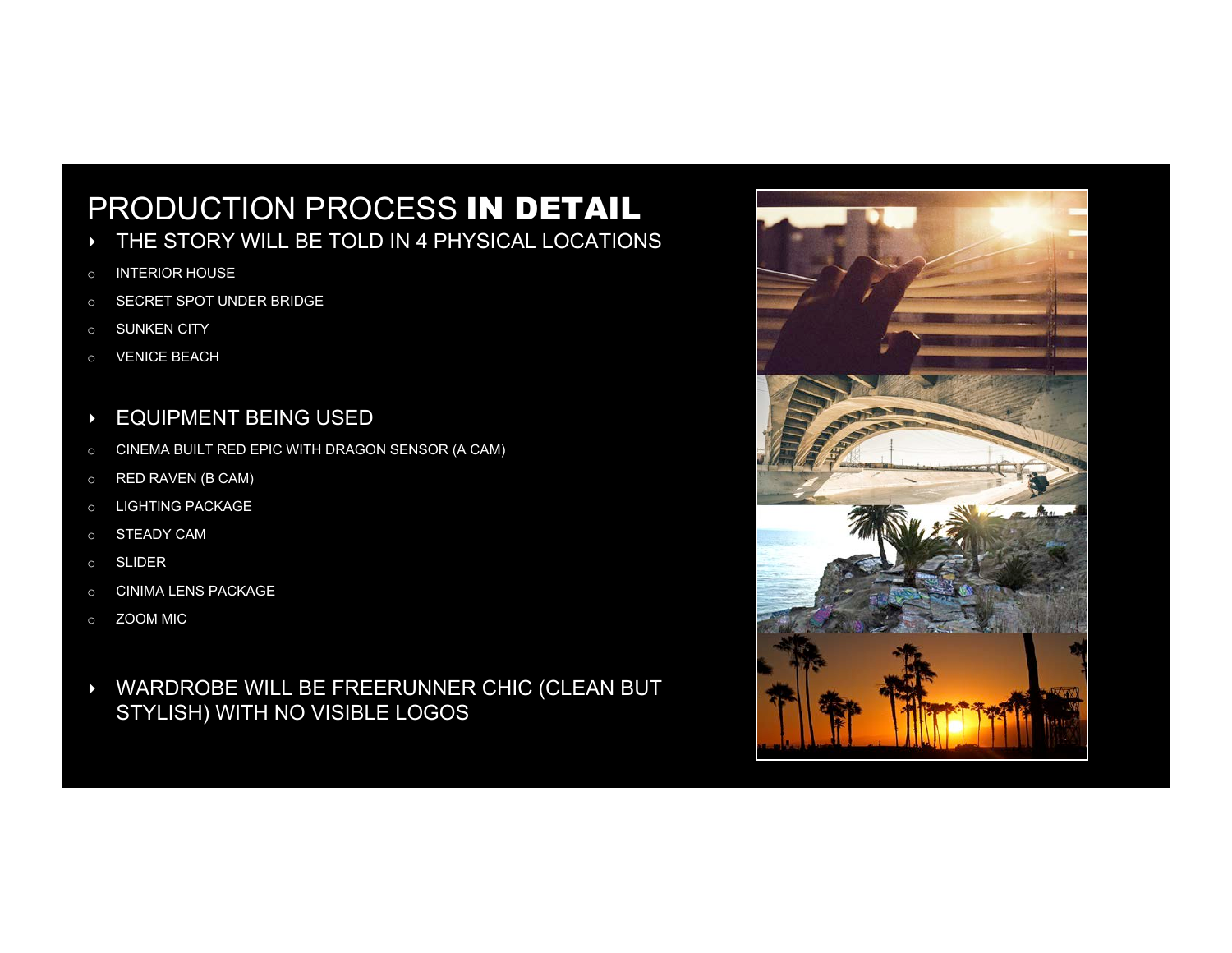# SHOT LIST / STORYBOARD INTRO

:03 OPEN UP ON SUN LIGHT PEEKING THROUGH THE BLINDS (SLIGHT PUSH IN WITH DUST PARTICLES) :03 MACRO OF EYES OPENING WITH SUNLIGHT HITTING (SLIGHT SMILE VISIBLE ONLY BY CHEEKS LIFTING)

:01 TIGHT SHOT ON SPIN 5 OPENING UP (FIRST LOGO SHOT)

:02 TIGHT ON SCREEN WITH A MESSAGE THAT SAYS " I FOUND A NEW SPOT MEET ME HERE."

:03 MEDIUM SHOT AS JESSE OPENS A MAP IMAGE AND LOOKS IT OVER WITH A SMALL SMILE AND A NOD.

THEN WE EXPERIENCE A SERIES OF FAST CUTS WITH SOUND DESIGN TO HELP ANIMATE A BIT…

<:01 SHOT OF BATTERY FULLY CHARGED – "DING"

<:01 SHOT OF CHARGER GETTING PULLED OUT – "PLOOP"

<:01 JESSE SPINS THE MONITOR INTO A TABLET – "WOOSH CLICK"

:02 WIDE SHOT AS HE GRABS THE SPIN 5 AND PUTS HIS BACKPACK OVER ONE SHOULDER AND WIPES INTO FRAME

:05 WIPE BACK IN AS JESSE STEPS INTO AN OTS SHOT AND ZOOMS INTO THE MAP (OR IMAGE) WITH THE TOUCH SCREEN FEATURE AND THEN CONTINUES TO WALK TOWARD AN INCREDIBLE URBAN LANDSCAPE.

:03 CUT TO JESSE MEETING UP WITH SYDNEY OLSON. THEY EXCHANGE A HANDSHAKE AS LIGHT POOLS IN CREATING A FLARE ON THE LENS.

:03 MEDIUM SHOT AS THE JESSE PUTS THE SPIN 5 INTO ONE OF ITS COOL USAGE MODES AND SETS IT DOWN TO GO EXPLORE. (SYDNEY IS ALREADY STRETCHING IN THE BACKGROUND OUT OF FOCUS) AS JESSE WALKS AWAY HE WILL WALK OUT OF FOCUS.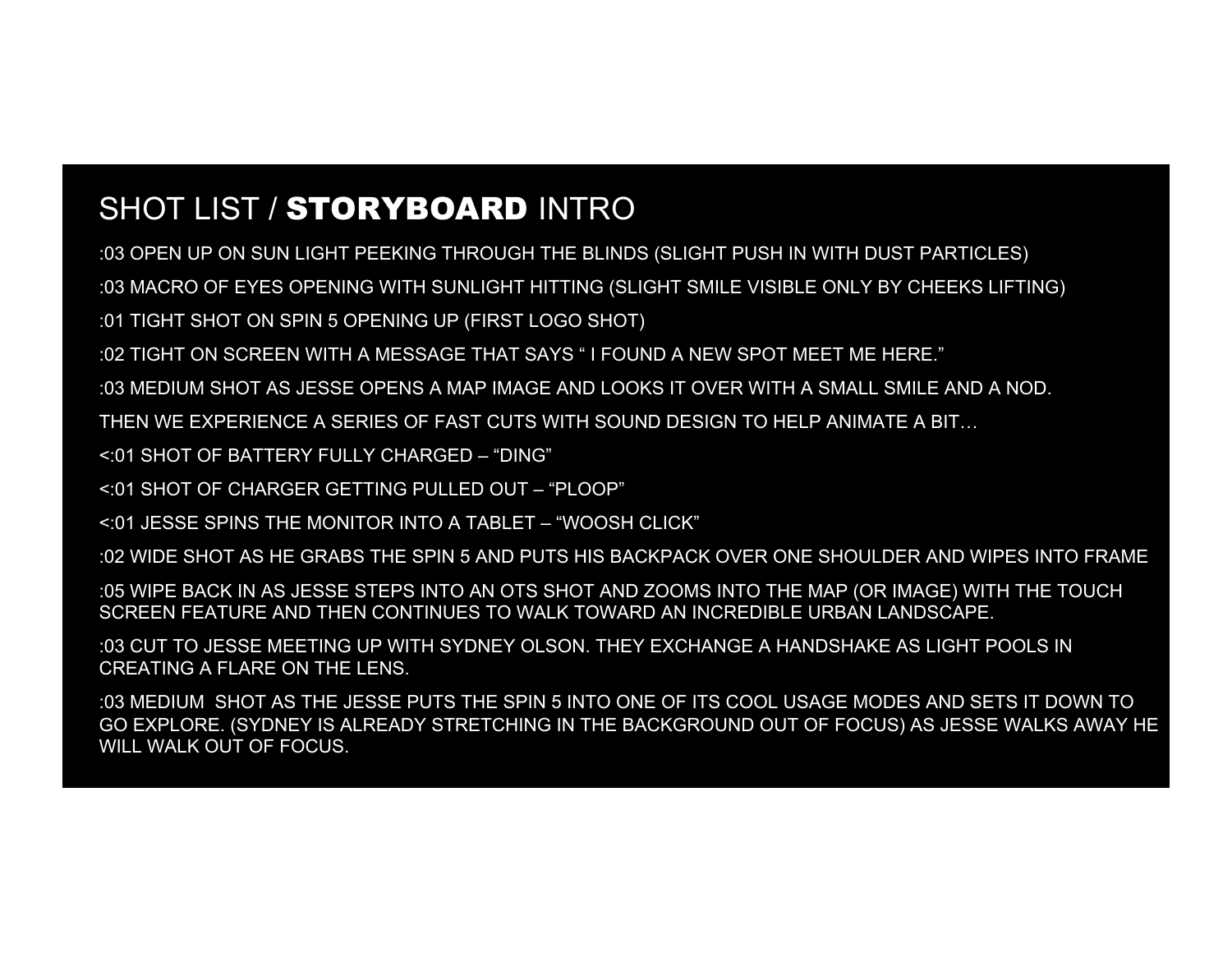#### SHOT LIST / STORYBOARD ACTION & ENDING

:09 THE MUSIC KICKS IN AND THE MOVEMENT STARTS - A MIXTURE OF HIGH SPEED AND SLOW MO TRICKS FLASH ACROSS THE SCREEN.

:02 MEDIUM SHOT OF TABLET AS JESSE ZOOMS IN TO A NEW LOCATION SPINS IT CLOSED AND WE RACK OUT TO A SEA OF BROKEN CONCRETE PERCHED ON A CLIFF NEAR THE OCEAN. :02 JESSE AND SYDNEY RUN DOWN TOWARD THE NEW SPOT

:08 MORE MIND BLOWING TRICKS AND FRIENDLY CAMARADERIE SUCH AS HIGH FIVES AND SMILES AS THEY LAND **TRICKS** 

:03 TIME LAPSE AS THE CLOUDS RUSH BY AND SUN STARTS TO DROP.

:03 CUT TO SYDNEY HOLDING THE TABLET, LOOKING UP AND POINTING TO THE FAMOUS GRAFFITI WALLS AT VENICE BEACH.

:07 SLO MOTION RACK FOCUS FROM EPIC SILHOUTTED TRICK INTO A PERFECTLY LIT PRODUCT SHOT OF THE ACER SPIN 5 SCREEN STILL GLOWING.

:02 JESSE RUNS OVER AND SHUTS THE SCREEN. AS THE SCREEN SHUTS WE CUT TO BLACK.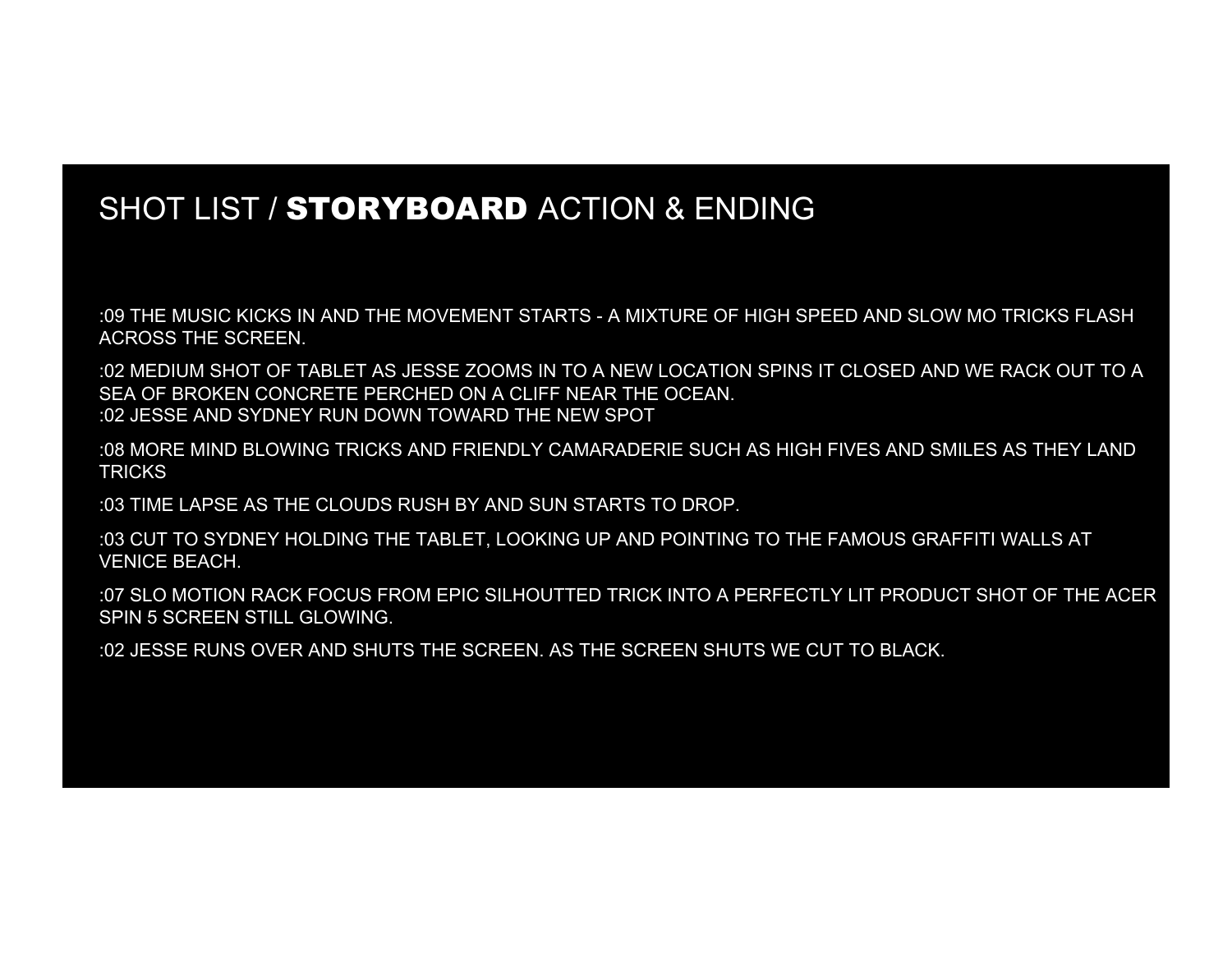## LAUNCH APPROACH

- ‣ UNDERSTANDING YOUR AUDIENCE AND KNOWING WHEN TO POST IS ONE OF THE MOST IMPORTANT PARTS ABOUT GETTING YOUR CONTENT SEEN AND SHARED.
- ‣ AS THE LANDSCAPE OF MY FOLLOWERS ACTIVITY CHART IS ALWAYS CHANGING AND CAN DEPEND ON FACTORS SUCH AS HOLIDAYS AND SUCH I LIKE TO REVIEW IT AND ADJUST WEEKLY.
- ‣ EVEN THOUGH THIS IS A MULTI PLATFORM CAMPAIGN I WOULD STILL ADVISE LAUNCHING EVERYTHING AT THE SAME TIME. IT IS NOT ONLY EASIER TO SHARE AND INTERACT WITH CONTENT NATIVELY BUT EACH PLATFORM ITSELF WILL PERFORM BETTER WITH NATIVE CONTENT.